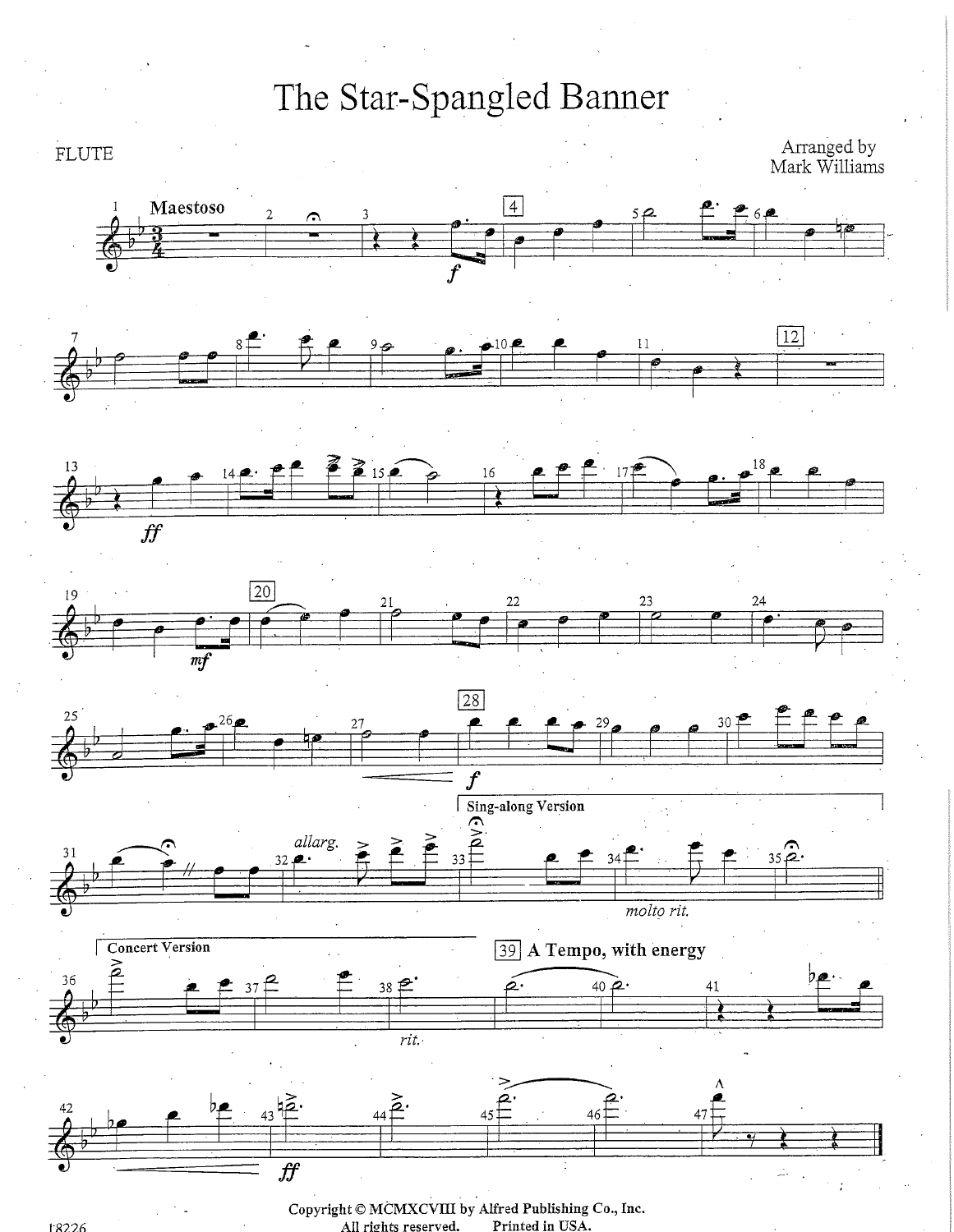

18226 **All rights reserved.**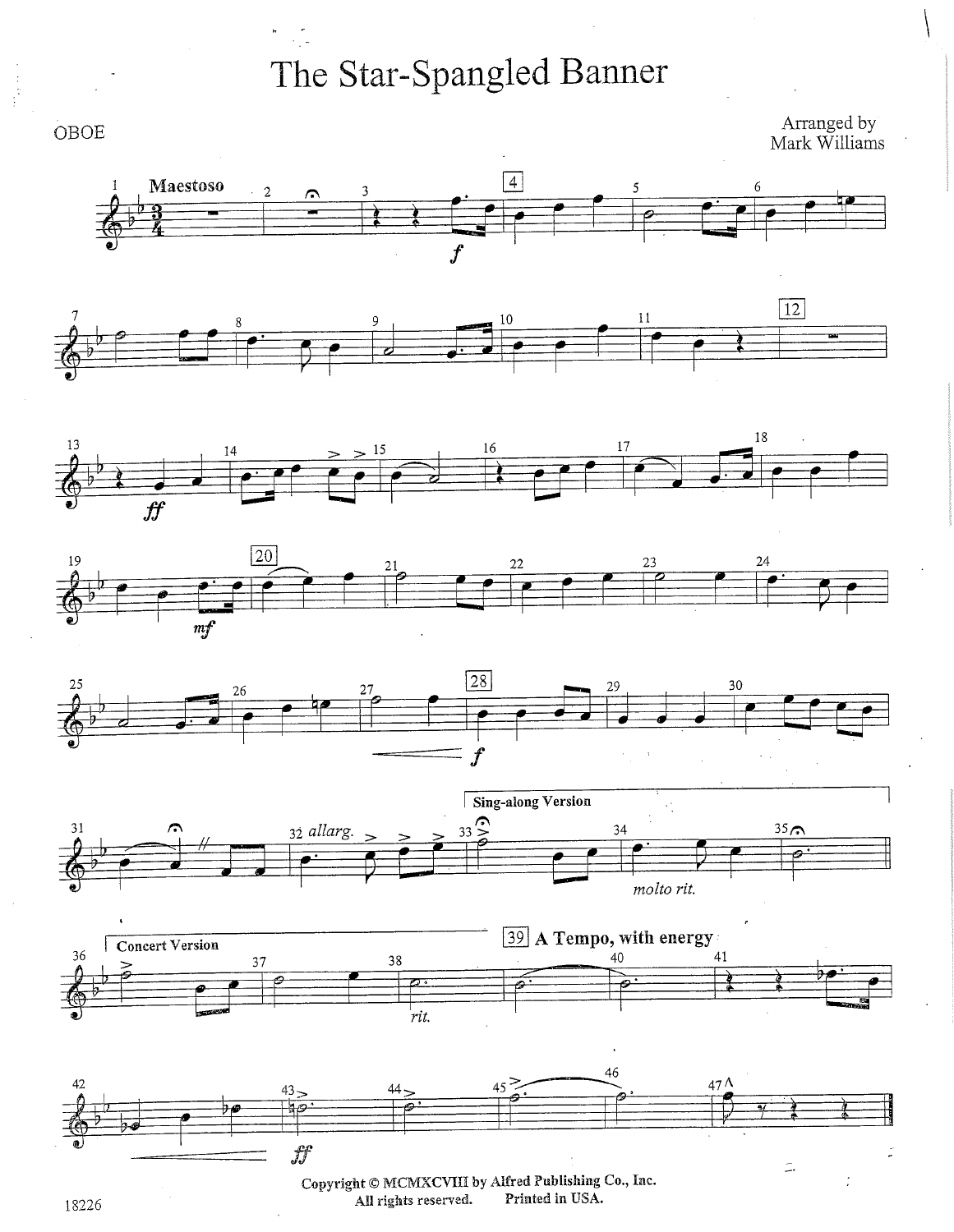Ist Bb CLARINET

Arranged by<br>Mark Williams



Copyright © MCMXCVIII by Alfred Publishing Co., Inc. Printed in USA. All rights reserved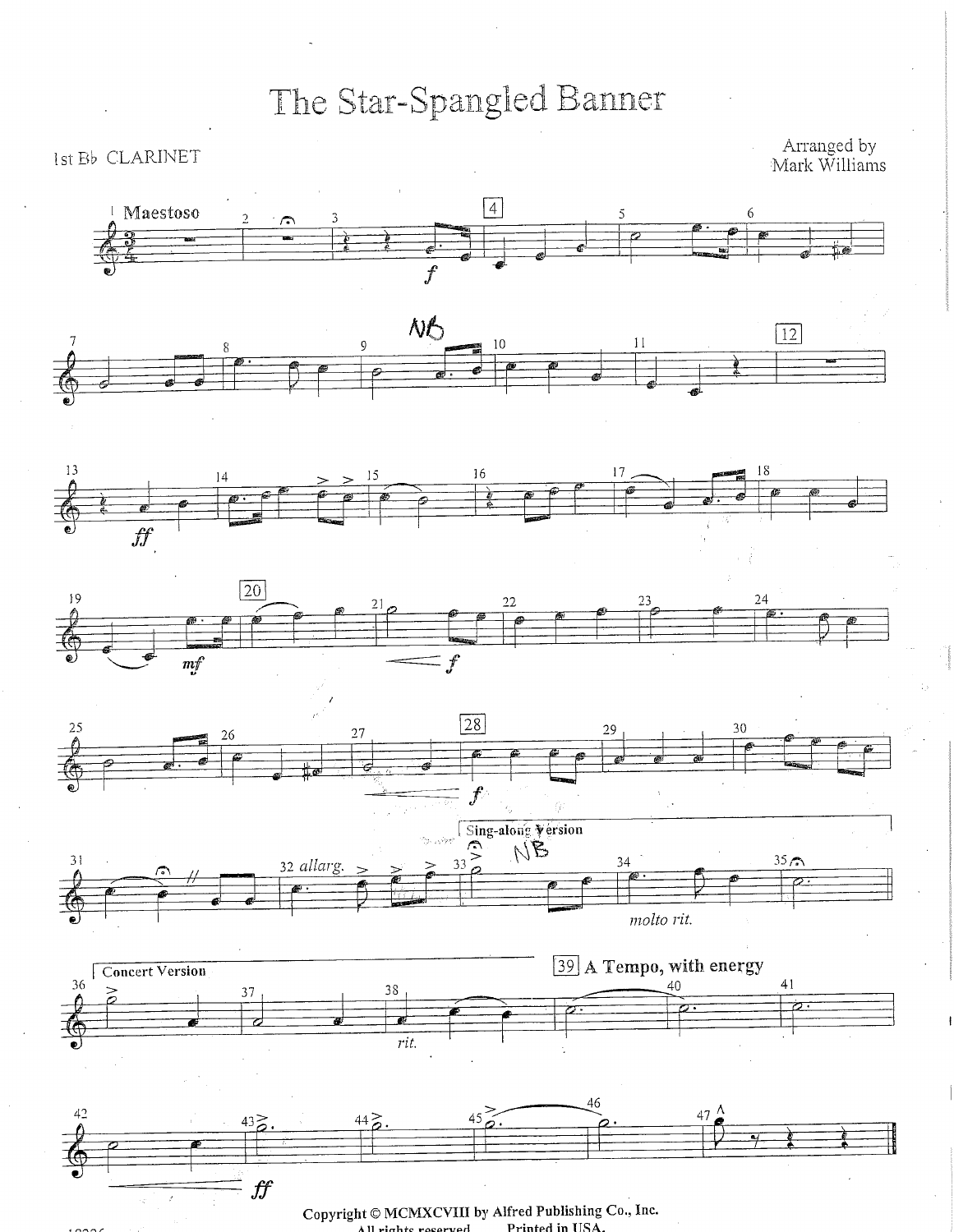$2ndB\flat$  CLARINET

Arranged by<br>Mark Williams

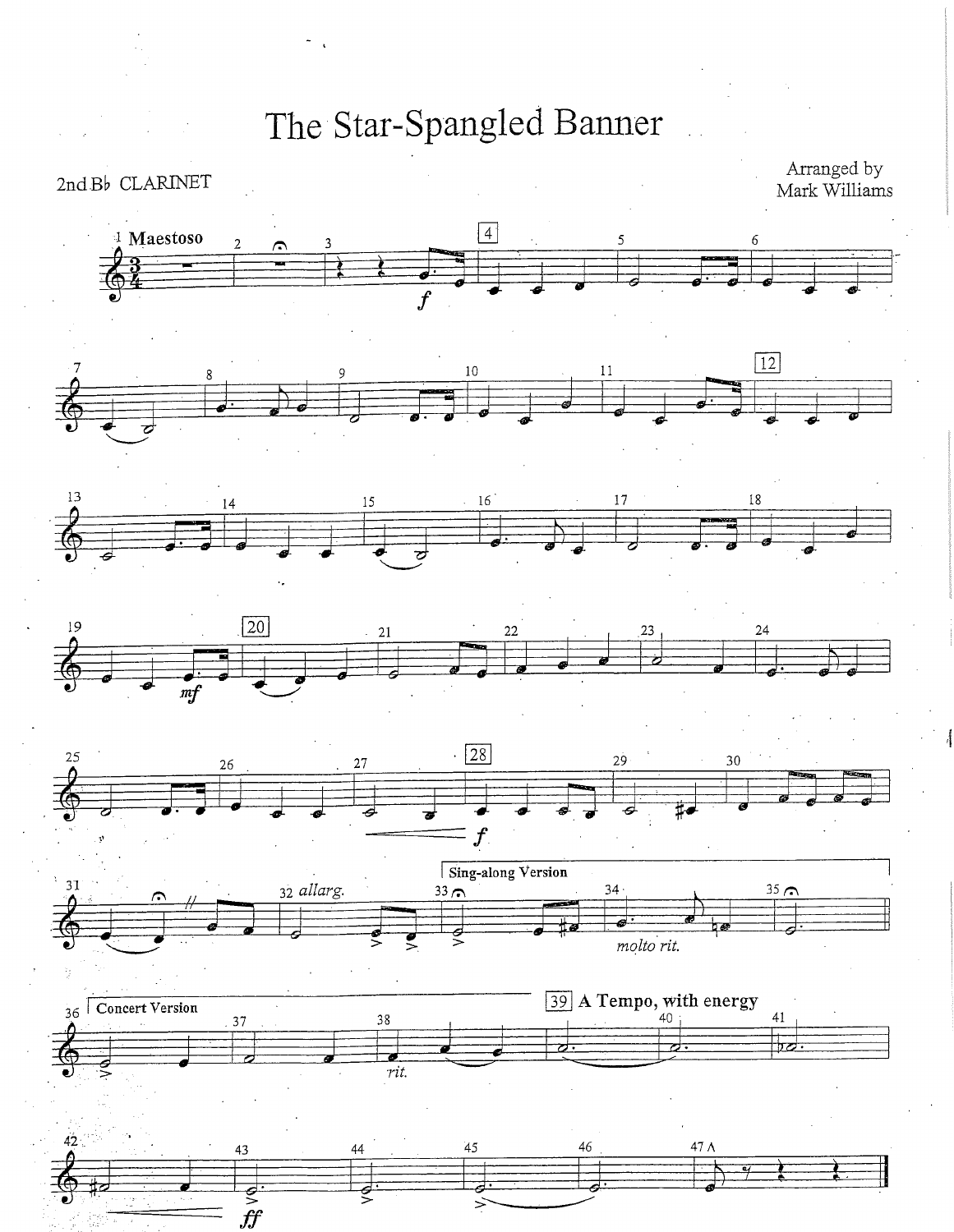#### 1st Eb ALTO SAXOPHONE

Arranged by Mark Williams



18226

Printed in USA. All rights reserved.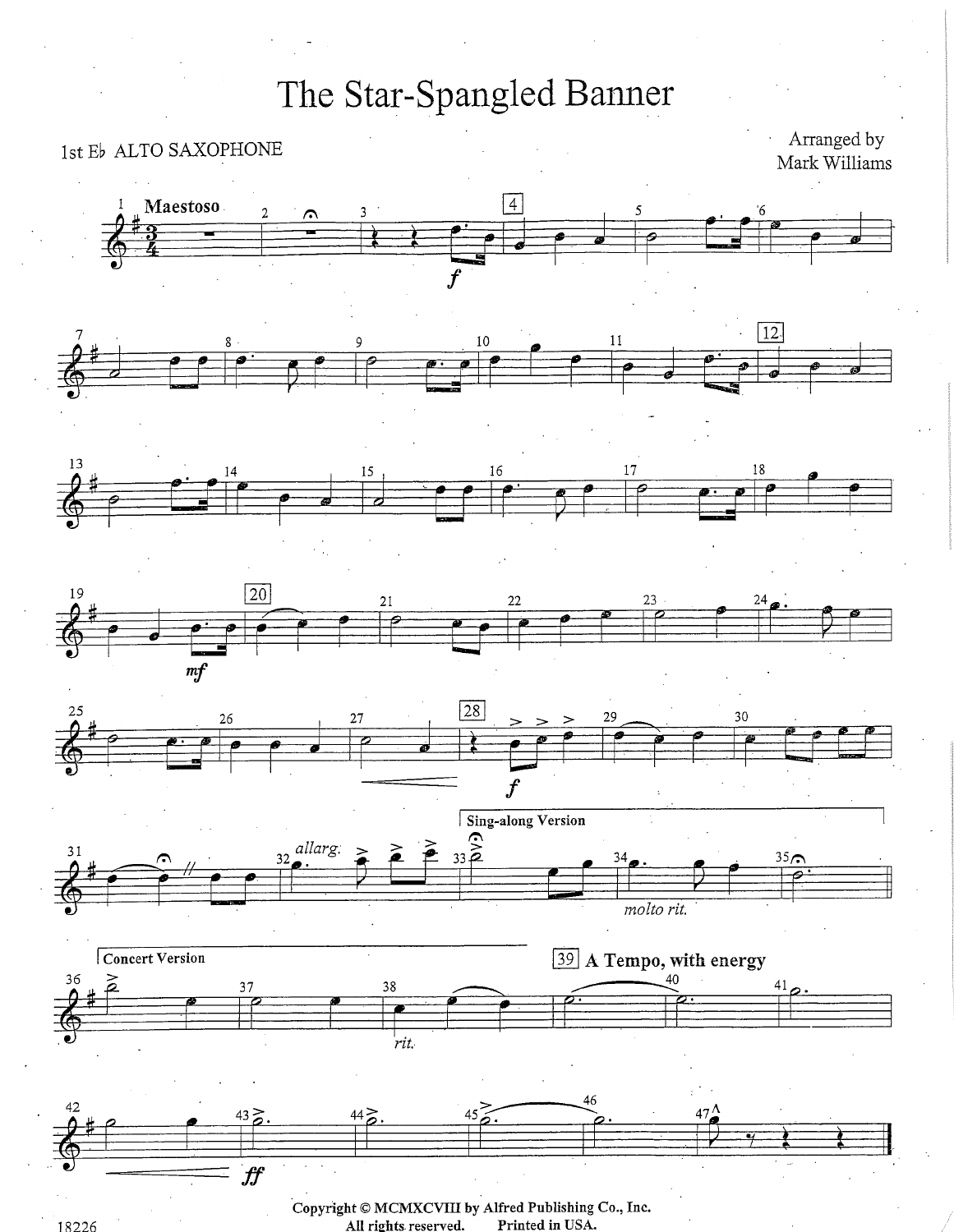### 2nd Eb ALTO SAXOPHONE

Arranged by Mark Williams

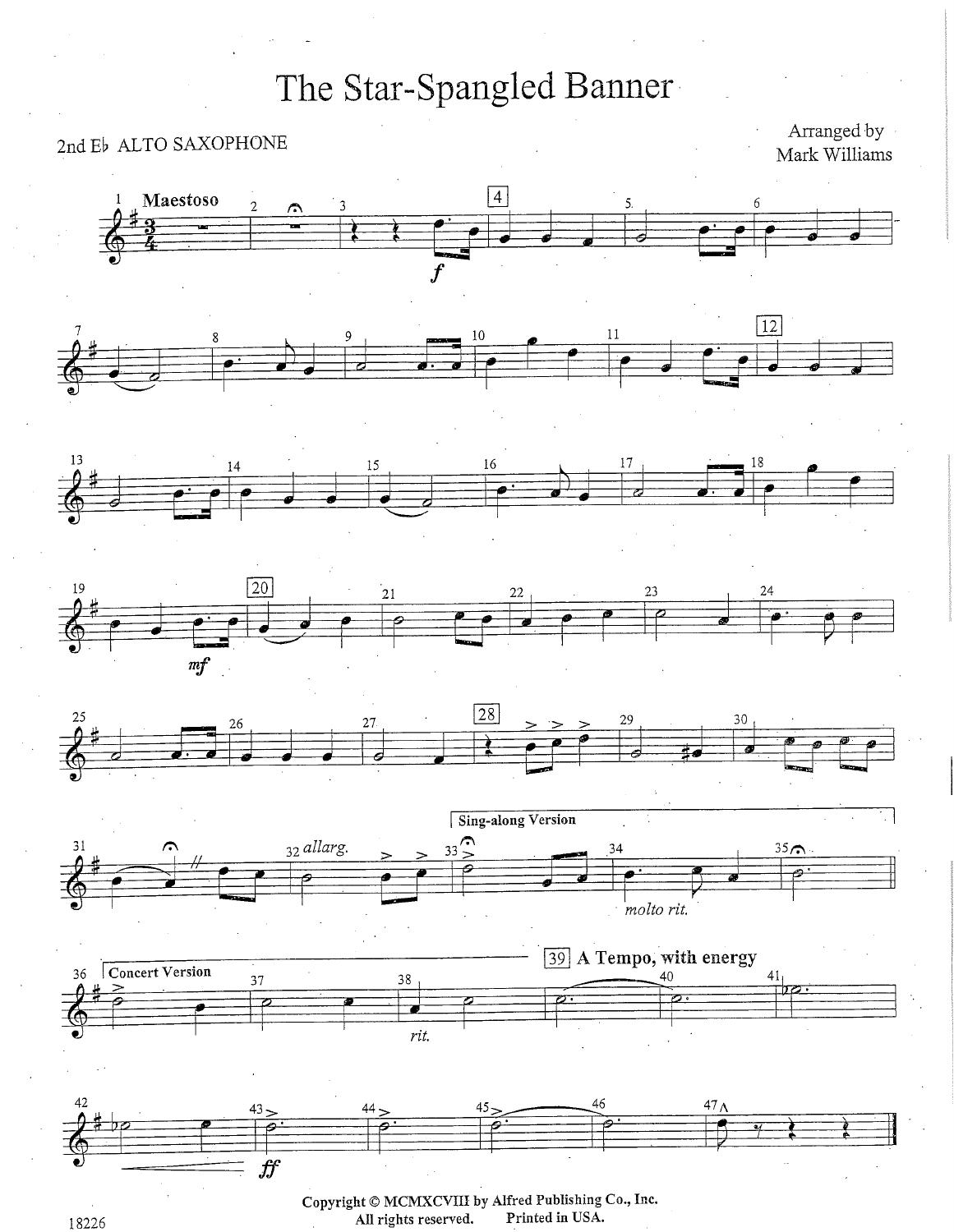#### Bb TENOR SAXOPHONE

Arranged by<br>Mark Williams



**Copyright © MCMXCVIII by Alfred Publishing Co., Inc. All rights reserved. Printed in USA.**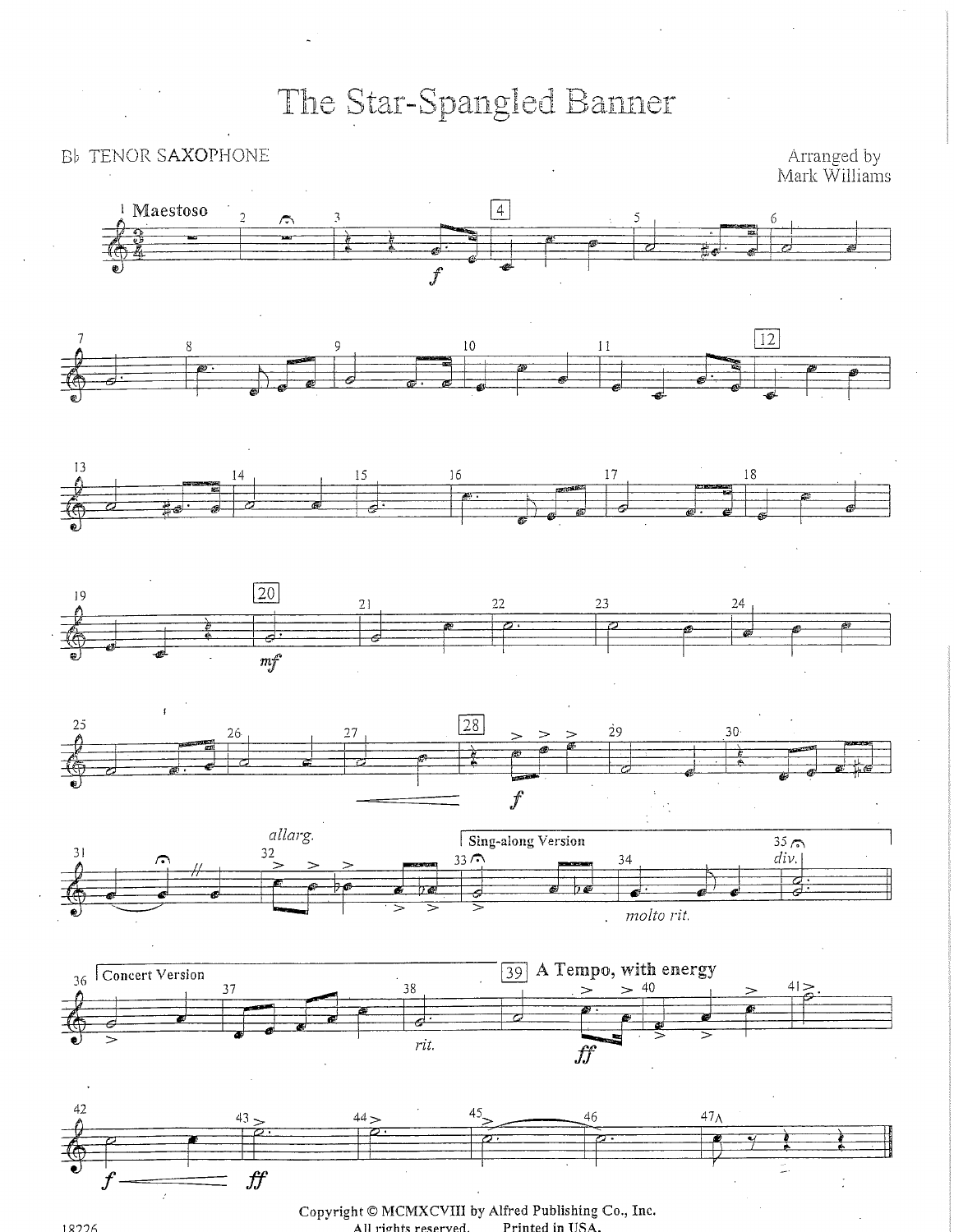#### Eb BARITONE SAXOPHONE

Arranged by Mark Williams



Copyright © MCMXCVIII by Alfred Publishing Co., Inc. Printed in USA. All rights reserved.

 $\hat{f}\hat{f}$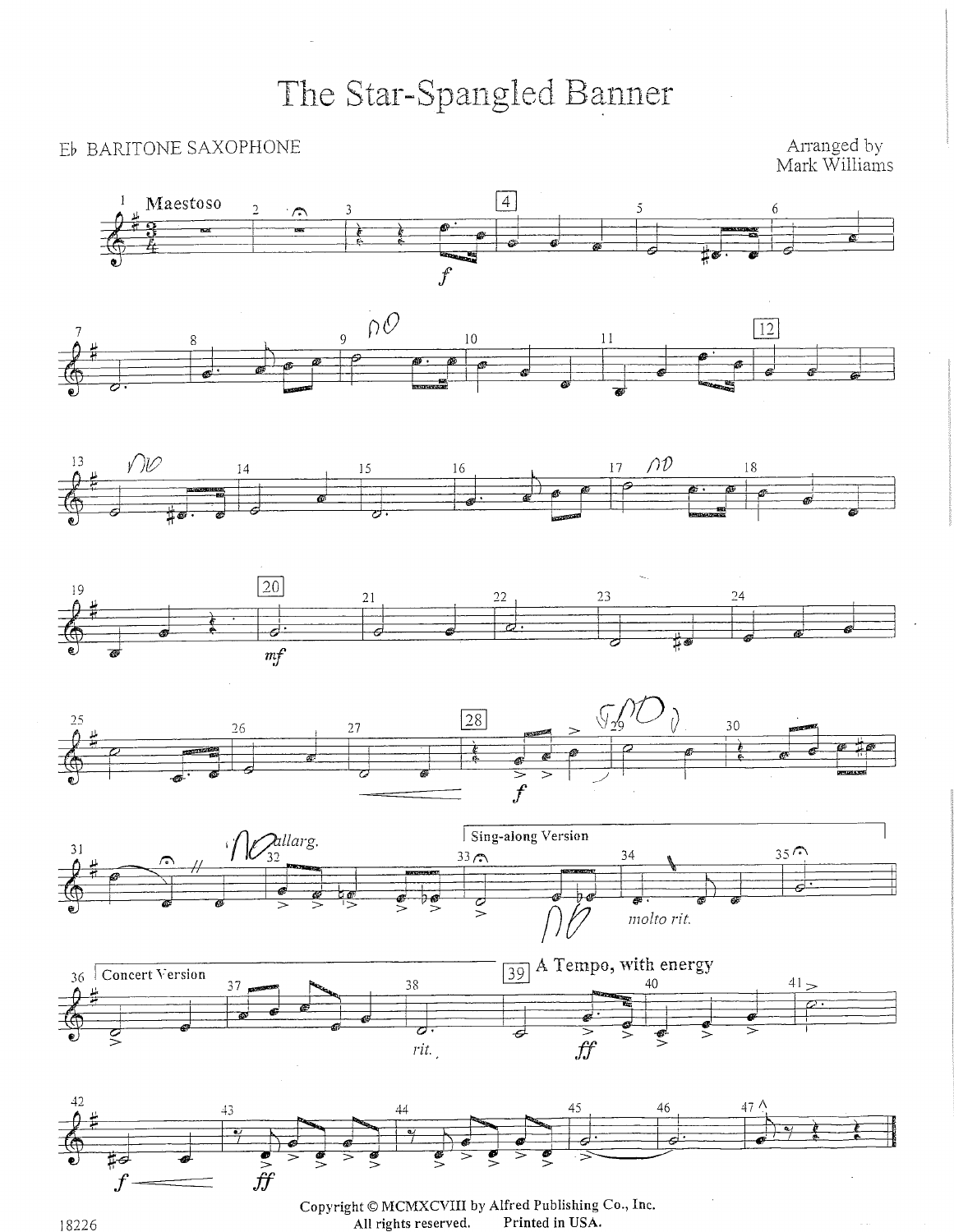**B**<sub>b</sub> BASS CLARINET

Arranged by<br>Mark Williams

















Copyright © MCMXCVIII by Alfred Publishing Co., Inc. Printed in USA. All rights reserved.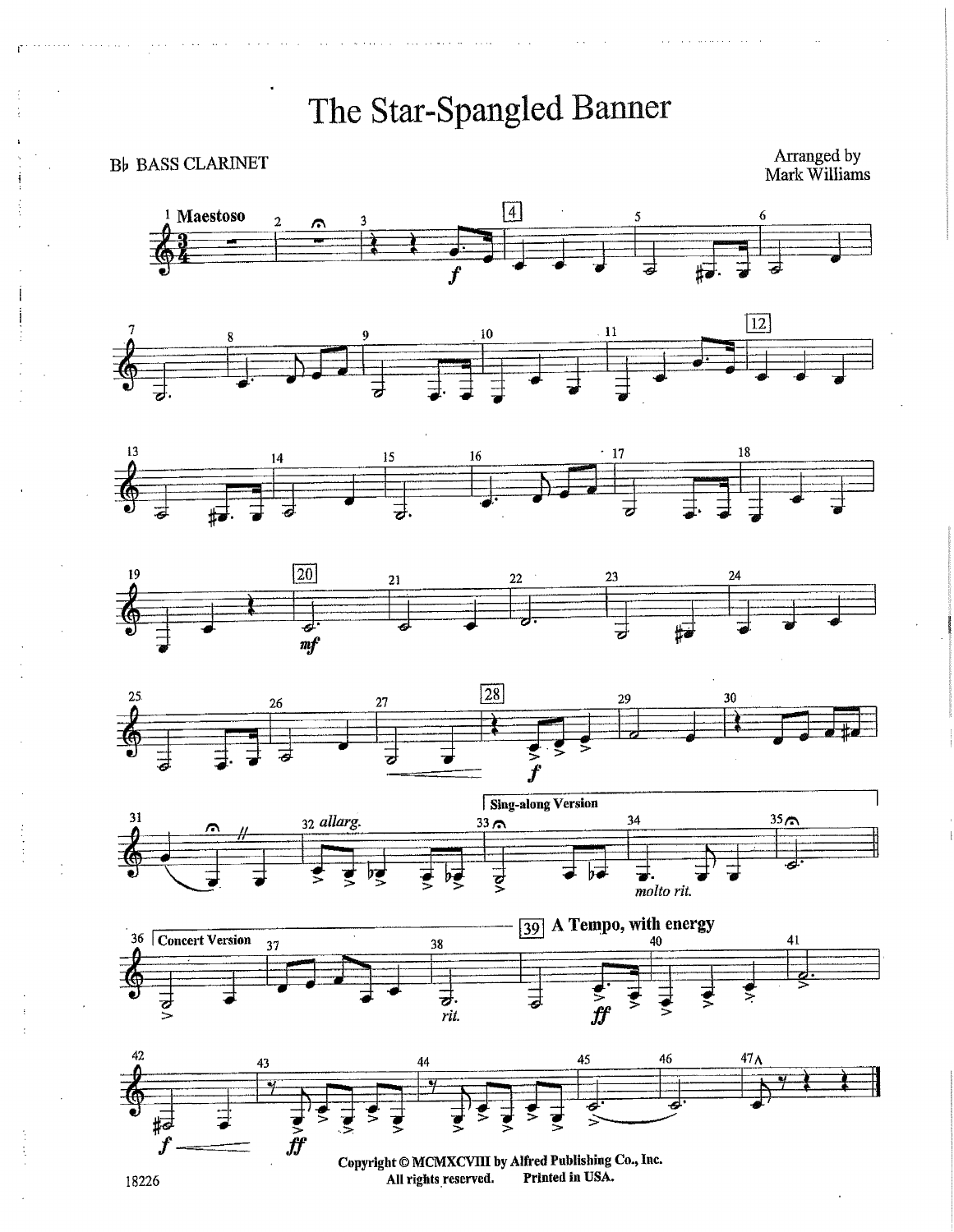#### 1st Bb TRUMPET

Arranged by<br>Mark Williams



**Copyright © MCMXCVIII by Alfred Publishing Co., Inc.**  18226 **All rights reserved.**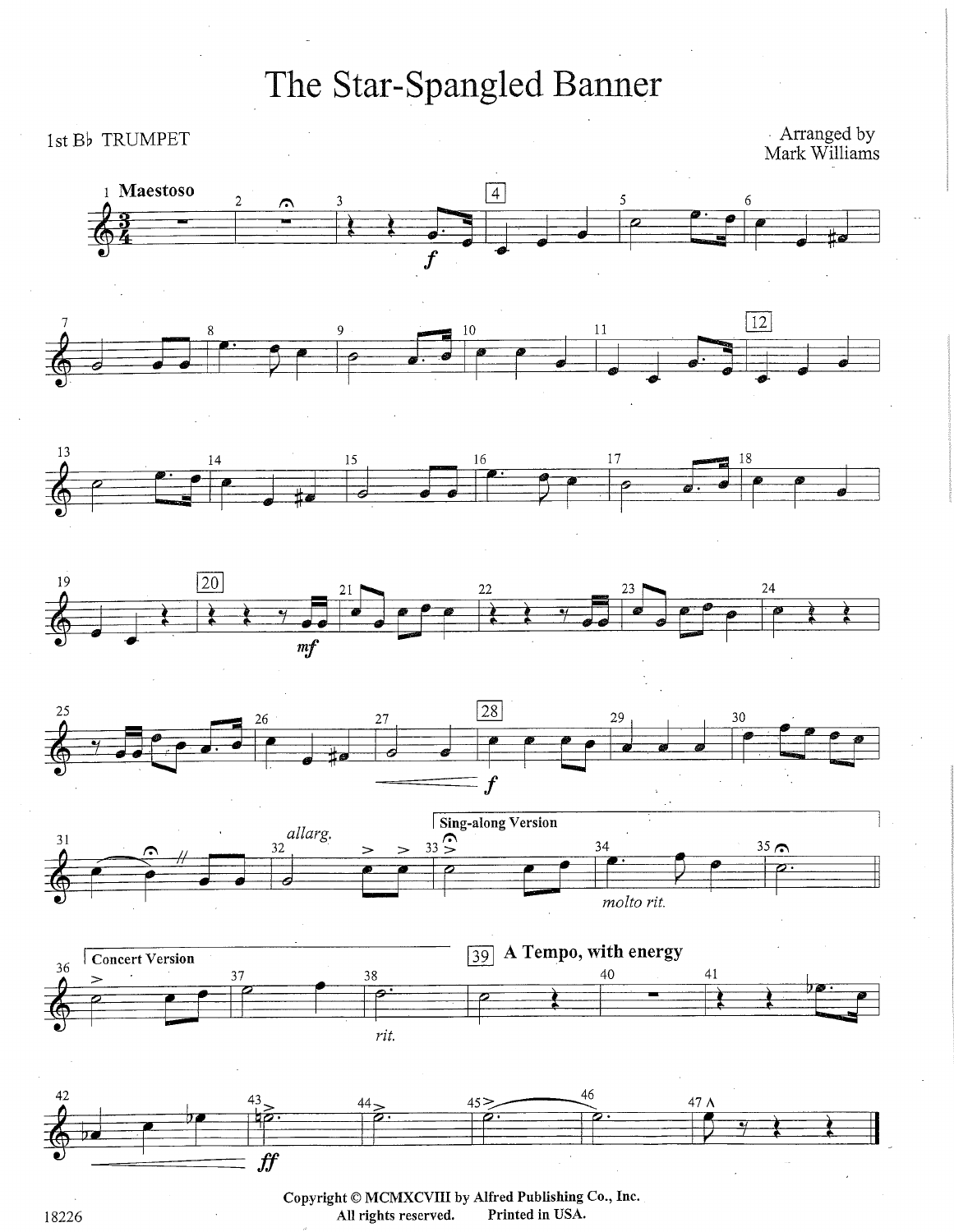The Star-Spangled Banner Arranged by 2nd Bb TRUMPET Mark Williams 1 Maestoso  $\boxed{4}$ 2  $\sqrt{12}$ 10  $13$ 15 16 18 19  $\boxed{20}$ 22  $m f$ 25  $\boxed{28}$ 27 26 29  $\boldsymbol{\hat{f}}$ **Sing-along Version** 

 $\sim 20$ 







Copyright © MCMXCVIII by Alfred Publishing Co., Inc.<br>All rights reserved. Printed in USA.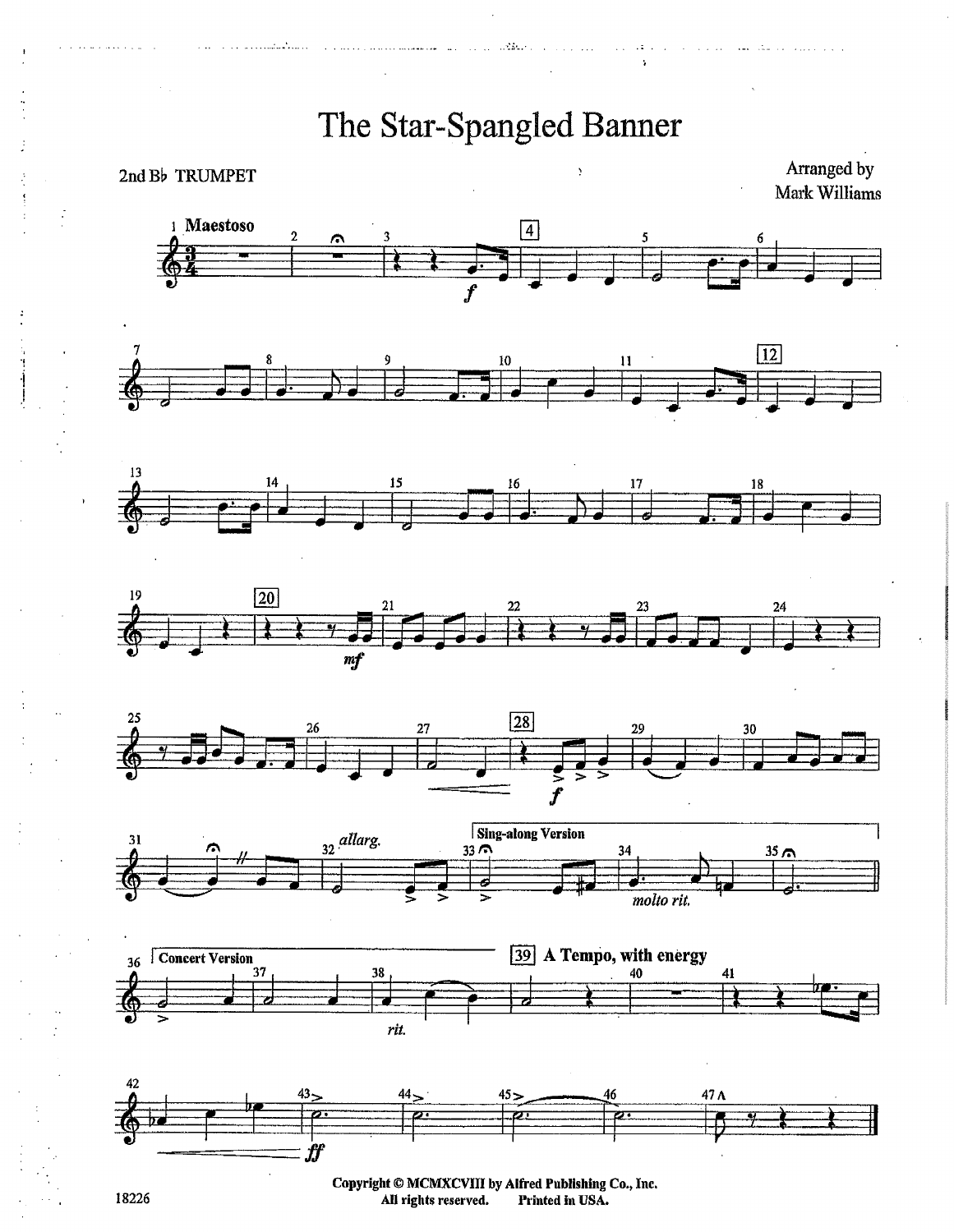Horn in F

Francis Scott Key<br>arranged by Mark Williams

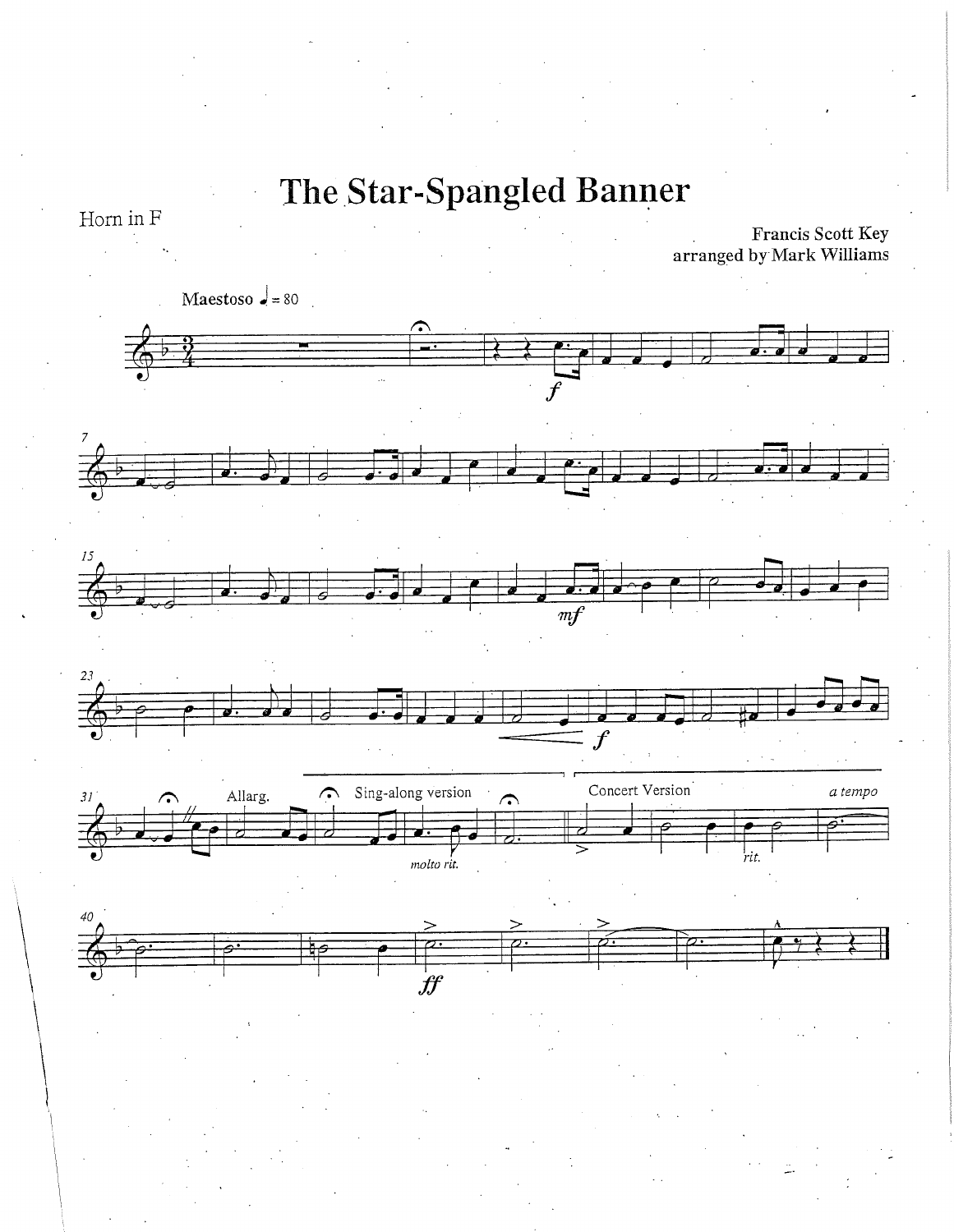#### **TROMBONE**

Arranged by<br>Mark Williams



Copyright © MCMXCVIII by Alfred Publishing Co., Inc. All rights reserved. Printed in USA.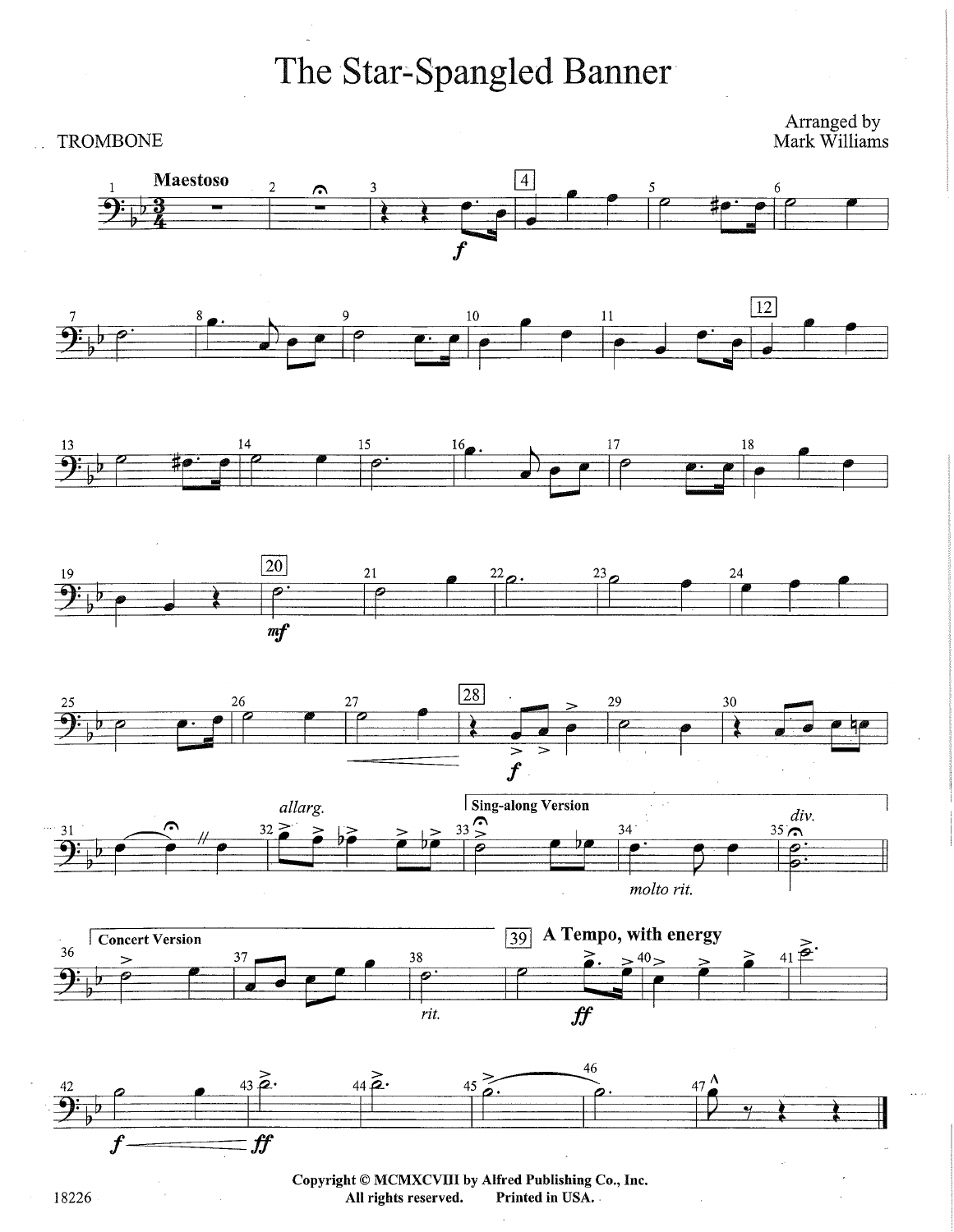Arranged by<br>Mark Williams



**Copyright© MCMXCVIII by Alfred Publishing Co., Inc.**  Dutsted in TICA